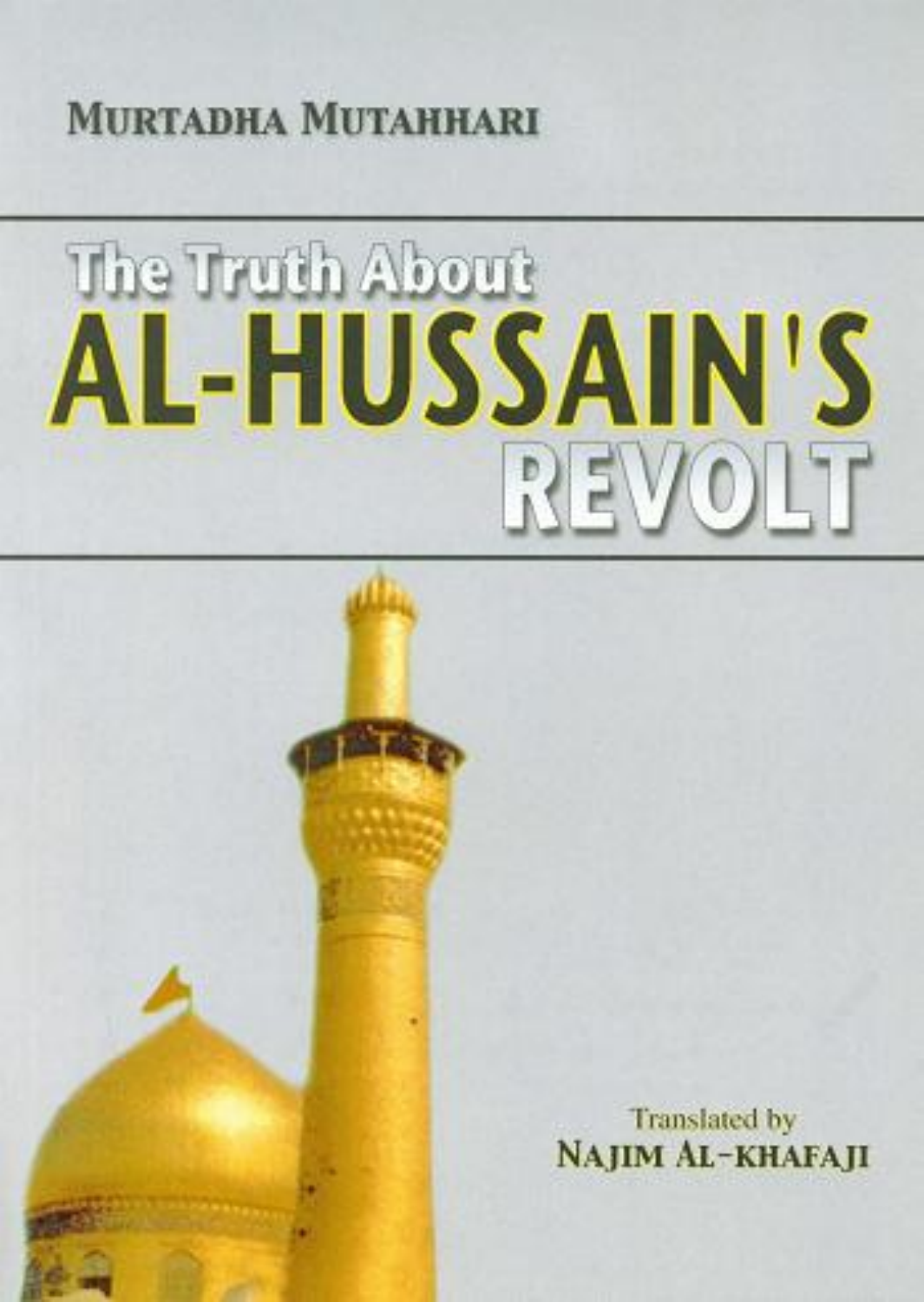**[Translator's note](#page-2-0)**

**[Hussain – the universalist](#page-3-0)**

**[The truth about Al-Hussain's Revolt](#page-6-0)**

**[Imam Hussain's revolt, the causes](#page-13-0)**

### **Translator's Note**

In undertaking the translation of this booklet, Haqiqatun Nahdhal Hussainiya, The Truth About Al-Hussain's Revolt, by Martyr Ayatollah Murtadha Mutahhari, I have been keen on conveying the meaning to the English reader in standard English from the Arabic text that was translated from Farsi by Sadiq al-Baqqal. I hope I have succeeded in this task. I also hope that this translation will benefit people who are interested in acquiring knowledge about Islamic topics.

It is noteworthy, however, that the booklet is a transcript of a sermon/lecture the late author had delivered in gatherings held in Tehran for the annual commemoration of the martyrdom of Imam Hussain (a.s.). Thus, the reader may come across some repetitions that are typical of the style of delivery, although I have done my best to minimize these to a level that, I think, is acceptable.

Where I thought the meaning of the text would be enhanced or rendered more intelligible, I have put the additional words, which do not constitute part of the original text, between square brackets, thus []. I did the same with other pieces of information I have provided that are, in my judgement, beneficial to the reader. On certain occasions, I felt the need to keep the Arabic word, which I enclosed between these ( ) brackets, alongside its English equivalent, so as to reinforce the meaning.

In this translation, I relied on the Arabic edition, published by the International Relations Division, Organisation for Missions (Bunyad Bi'that), Tehran, Iran.

Finally, I have thought that the reader might benefit of some other aspects of the story of Imam Hussain's martyrdom, especially those dealing with the universal dimension of his message. Thus, I have chosen excerpts from the Introduction to "Sunshine at Midnight (The Kerbala Epic)", a rhymed version of the story of Kerbala in English, by the late S.A. Mahdi, 1985. You will find these passages under the Introduction.

> **Najim al-Khafaji, BA, MIL London, UK, July, 2002**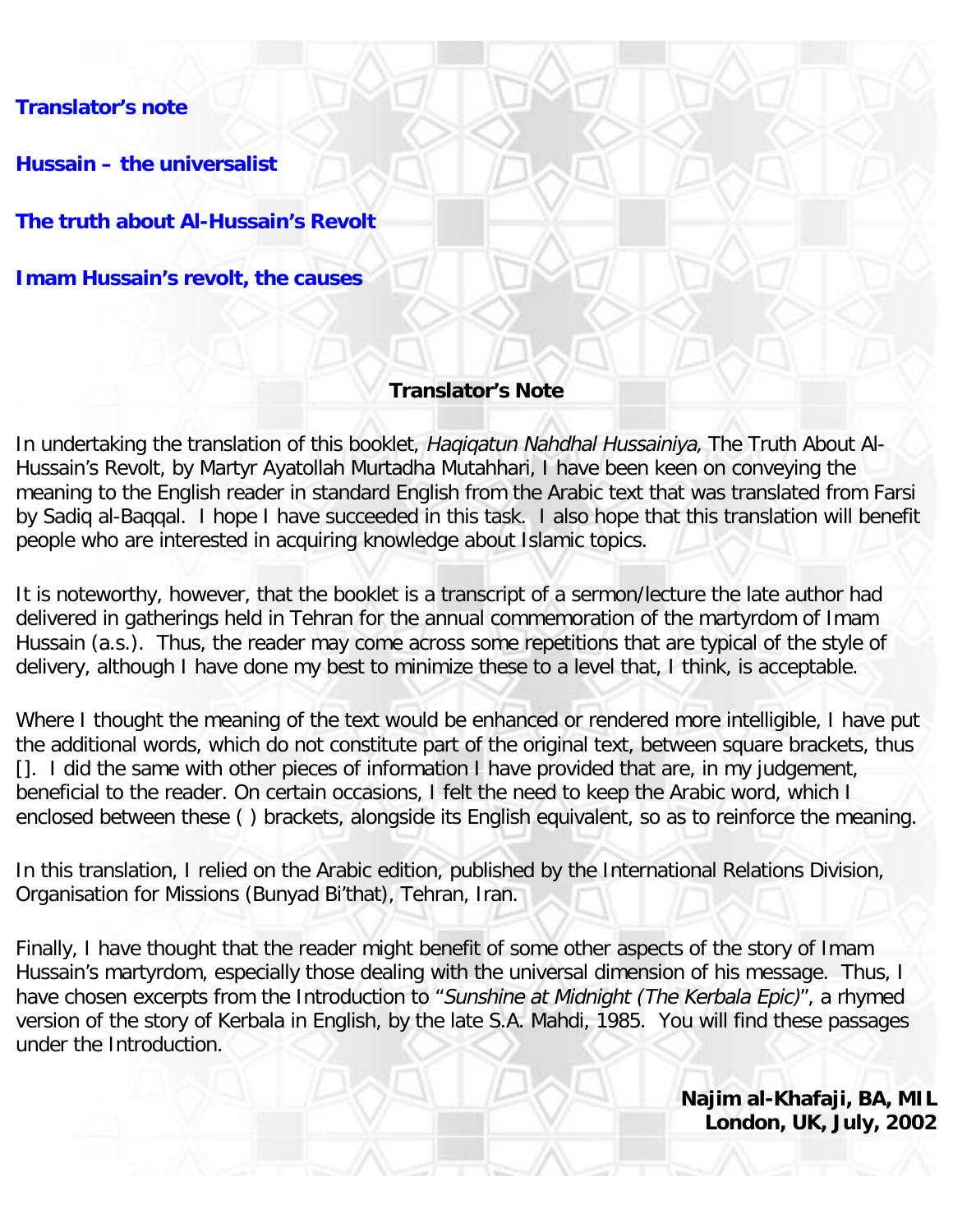# **Hussain – the Universalist**

<span id="page-2-0"></span>It is in the very nature of great reformers that they belong to everybody, everywhere. Hussain's noble deed is so relevant to the entire human race that I am sure there is a far bigger audience waiting for him somewhere than the one he already has. All that is required is to draw people's attention.

Contemporary society, irrespective of race and religion, would do well to have a closer look at the Hero of Kerbala as his message transcends the barriers of caste creed, race and religion. Advocates of human rights, sociologists, reformers, theologians, all included, will find "delightful wisdom, sweet instructions, and a meaning suited to their mind", in his story. His message is certainly not an exclusive preserve of any particular group. It embraces the entire human race. It was not a power struggle. Hussain persistently and explicitly expounded, " What matters to me is to "correct not conquer" – An affirmation that he would die in the firm belief that a despot's idiosyncrasies could never be an effective instrument of religious policies.

Yezid became too big for his boots and assumed the characteristics of a despot who, almost as a condition of his position, made boastful and frivolous claims that he alone could lead the nation [ummah].

Hussain was, however, committed to redeeming Islam and maintaining the faith intact.

He hoped that matters would improve and kept a low profile to preserve amity. He had a clear choice: stand aside and let Yezid act according to his whims; (and thus join in and implicitly justify his abominable escapades) or counter his devious bluster. Hussain had to decide: to take the situation in its stride as a price worth paying for the "status quo"; or view it as an ominous foretaste of the consequences of the extensive damage done by the far-reaching anti-Islamic activities of Yezid, the mammon of unrighteousness, whose lust for power prompted him to beat the nation into the mould he favoured. He and his profane crew conspired to scuttle the ship of Islam by worse than heinous deeds, violating the aims for which Islam was born.

Hussain had no desire to live under such a corrupt Caliph. He wanted to act as quietly and as "spontaneously" as possible so as to limit the possibilities of an open clash with the Calip. But Yezid bargained hard. Hussain could not take his effervescent nonsense perpetually and did what was right.

If the moral standards of human behaviour were as high as they were in the person of Hussain the world would be a better place to live in, is the obvious inference. His incredible cool and superhuman moral courage to achieve his mission stirs our deepest emotions. His exemplary conduct, throughout, and adorable conscience tore Yezid's monstrous designs to shreds.

The virtuous people will continue to do their duty to maintain righteousness in this world and in this they are entitled to universal recognition and support. Hussain's acceptance of persecution in the cause of humanity was most convincing and moving proof of God's immanence in men. He was a man par excellence who maintained the highest standards set by the martyrs and heroes of all ages.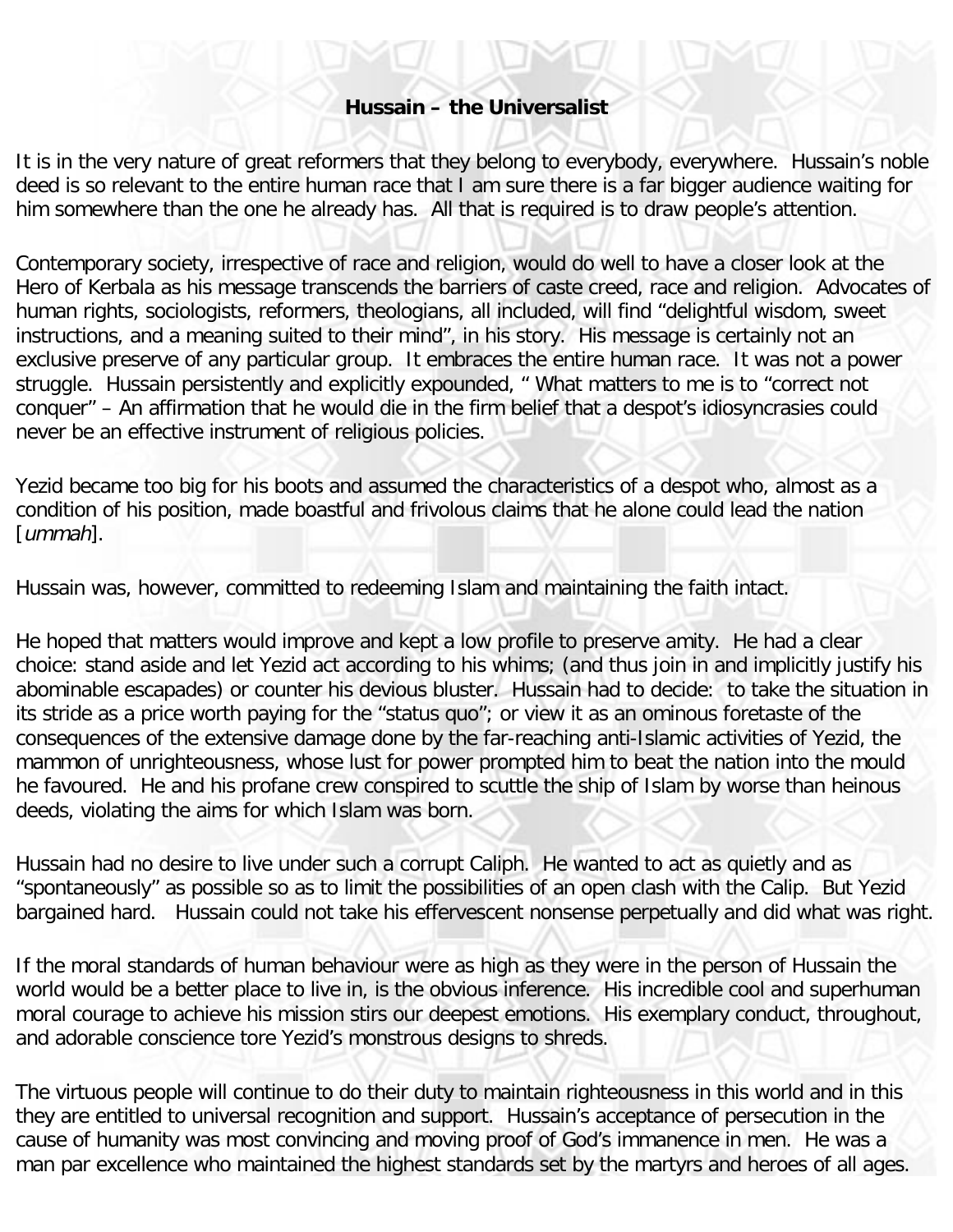With a courage that was more than human he managed to leave a message for the entire world, "Do not submit to exploitation, of any kind; maintain a tenacious grip on veracity; better die with honour than live in shame". He surely deserves universal recognition. "He is an immortal heir of universal praise". More than Fourteen hundred years have passed but the memory of that adorable hero, who resolutely faced the soul-searching trials and tribulations, has not diminished. On the contrary, it has grown in intensity. Imbued with exemplary fortitude, moral fibre and aplomb, Hussain has emerged as the most revered and meritorious martyr the world has produced, who established the highest standards of excellence of which humanity prides itself.

\* Excerpts from the Introduction to "Sunshine at Midnight (The Kerbala Epic)", a rhymed version of the story of Kerbala in English, by the late S.A. Mahdi, 1985.

# **The Truth About Al-Hussain's Revolt**

<span id="page-3-0"></span>Different phenomena vary as to their realities. Similarly, every uprising or revolt is unique as to the truth/s underlying its eruption [and eventual success or otherwise].

In order to understand a particular matter, or a state of affairs, you should know the deeper reasons underling its existing form and the characteristics that gave it that specific appearance. You should also be conscious of the material causes of that matter, or issue, i.e. its constituents or ingredients. In other words:

- 1. The forces/causes that produced the revolt or uprising, which signify its truth are called "the causes at work".
- 2. The nature of the revolt and its goals represent "its intents and purposes".
- 3. The actual action plan, implementing it, and all what goes with it represent "its material causes".
- 4. The end result that the revolt has come to produce represents its "overall picture".

[Applying these parameters], was Imam Hussain's uprising a result of an angry outburst?

Islam is different from some other movements for change or reform that took place as a result of certain circumstances that in turn led to eruptions. Dialectics, for example, encourages heightening disagreements, inciting discontent, and showing opposition even for genuine reforms in order to bring things to a head on collision, i.e. an explosive revolution, not a conscious one.

Islam does not subscribe to these types of revolutions. The history of most Islamic revolts or uprisings speaks of the rationale behind such revolts, in that they came as a result of a complete understanding of the status quo they were determined to change. Thus, Imam Hussain's revolt was not a result of an angry outburst, prompted by the pressures exerted by the Umayyad rule, especially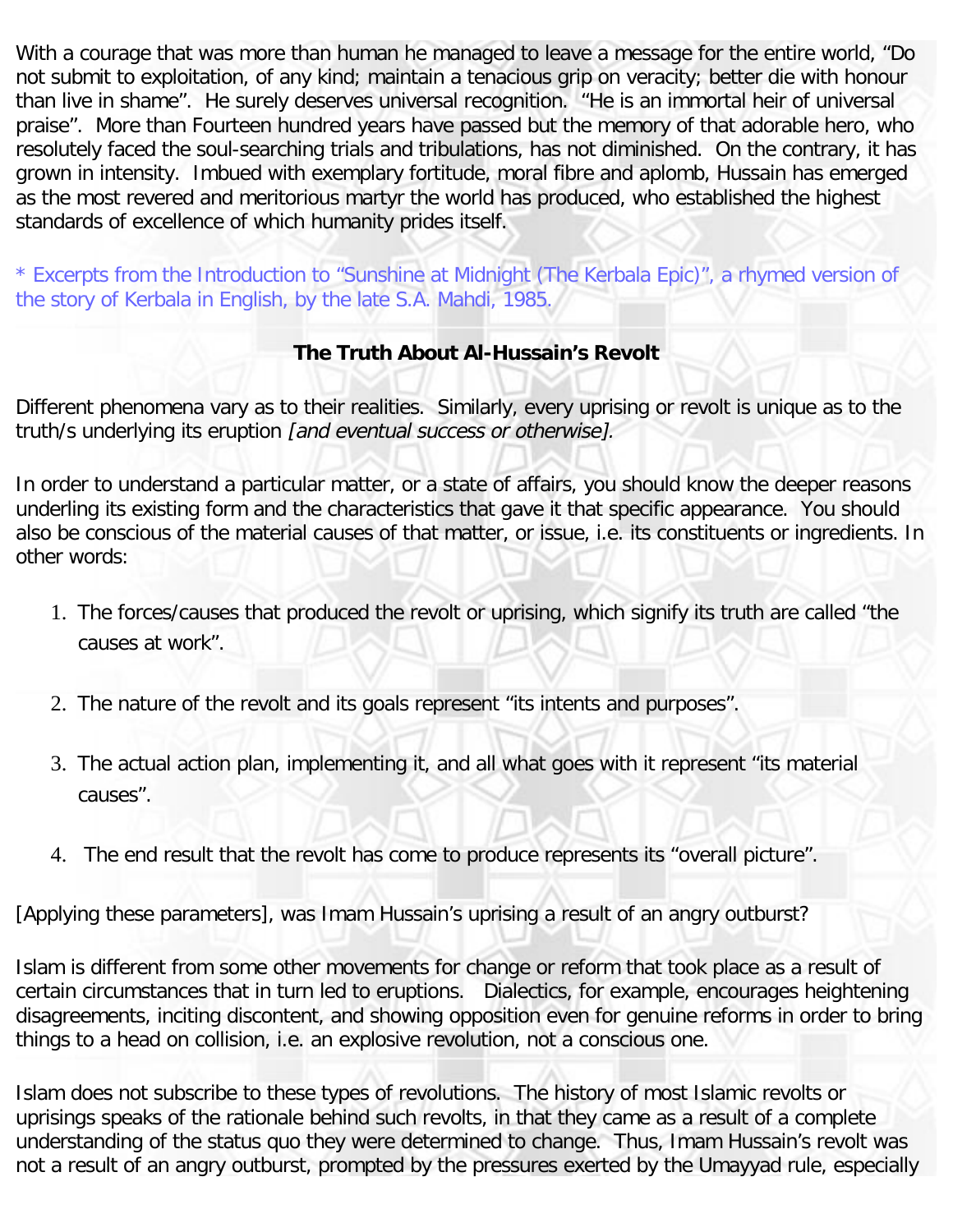during the reigns of Mu'aawiyah [the founder of the dynastic rule], and his son, Yezid. Rather, it was a very well calculated move. What substantiates the position the Imam (a.s.) took in this regard was the letters he exchanged with both the men; and the sermons he gave on different occasions, especially that one he addressed the Companions of the Prophet (s.a.w.) in Mina, [in present day Saudi Arabia] with. All this evidence points in the direction of one conclusion. That is, the Imam was fully aware of what he was intending to do, viz. taking on the ruling establishment. His revolt was free from any angry reaction; rather, it was a purely Islamic uprising.

Looking at Imam Hussain's revolt from another perspective, i.e. the way he was treating his followers, one can only come out with one conclusion. He was determined not to let the feelings of his companions run high, in a bid to avoid his revolt's earning any description of an explosive one. Of this strategy was his repeated attempts to appeal to his companions to leave his company, with a view to sparing them the fate that was awaiting them all, i.e. him included. He used to remind them every now and then that they should not expect any materialistic gain in their march, other than definite death. After he commended his companions, describing them as among the best of friends, he pleaded with them one last time, i.e. on the eve of the 10<sup>th</sup> of Muharram, [62 AH, 680 CE], to leave if they so wished, making it clear to them that they would be safe, for the Umayyad's were after his head alone.

You can hardly find a leader who aspires to utilize the dissatisfaction of his people to push them to revolt who talks in the same way Imam Hussain (a.s.) was talking to his companions. It is true that he was responsible for outlining to them their religious duty to rise against the despotic rule, in that resisting injustice and repression is such an obligation they have to discharge, yet he was seeking that his companions would discharge their responsibility of their own accord, i.e. without coercion. That was why he reiterated to them to melt away from the battlefield under the cover of darkness because the enemy was not going to pursue them had they taken flight, nor had he wanted to force them to fight. He further advised them that he would absolve them from their oath of allegiance to him, should they have chosen to forsake him, in that he left it to their own consciences. That is, whichever way they decided, it had to be dictated by siding with the right, i.e. without compulsion, either from him or from the enemy. It would be their own choice alone. However, their decision to remain with the Imam gave the martyrs of Kerbala the high regard they are held with.

To draw a comparison between the position taken by Imam Hussain (a.s.) and Tariq bin Ziyad in the battle of Jabal Tariq *[the Rock of Gibraltar]*, we would say that what Ibn Ziyad resorted to of action is symptomatic of a leader with a politician's mentality, whereas Imam Hussain was conscious not to force the fight on his comrades in arms.

What Ibn Ziyad did was to burn all the food supplies save that which could sustain his troops for twenty-four hours. He then addressed them in a sermon to the effect that they had no choice but to win the battle, making it clear that if they did not win, the result would be one of two: They would either be routed by the army of the enemy or got drowned in the sea, should they have chosen to flee. In contrast, Imam Hussain (a.s.) left the choice to the small band of his followers to engage the enemy in combat or turn back, for neither the enemy nor he were coercing them to fight.

Indeed, the Imam's revolt had its roots in the complete understanding, by all parties of his camp, of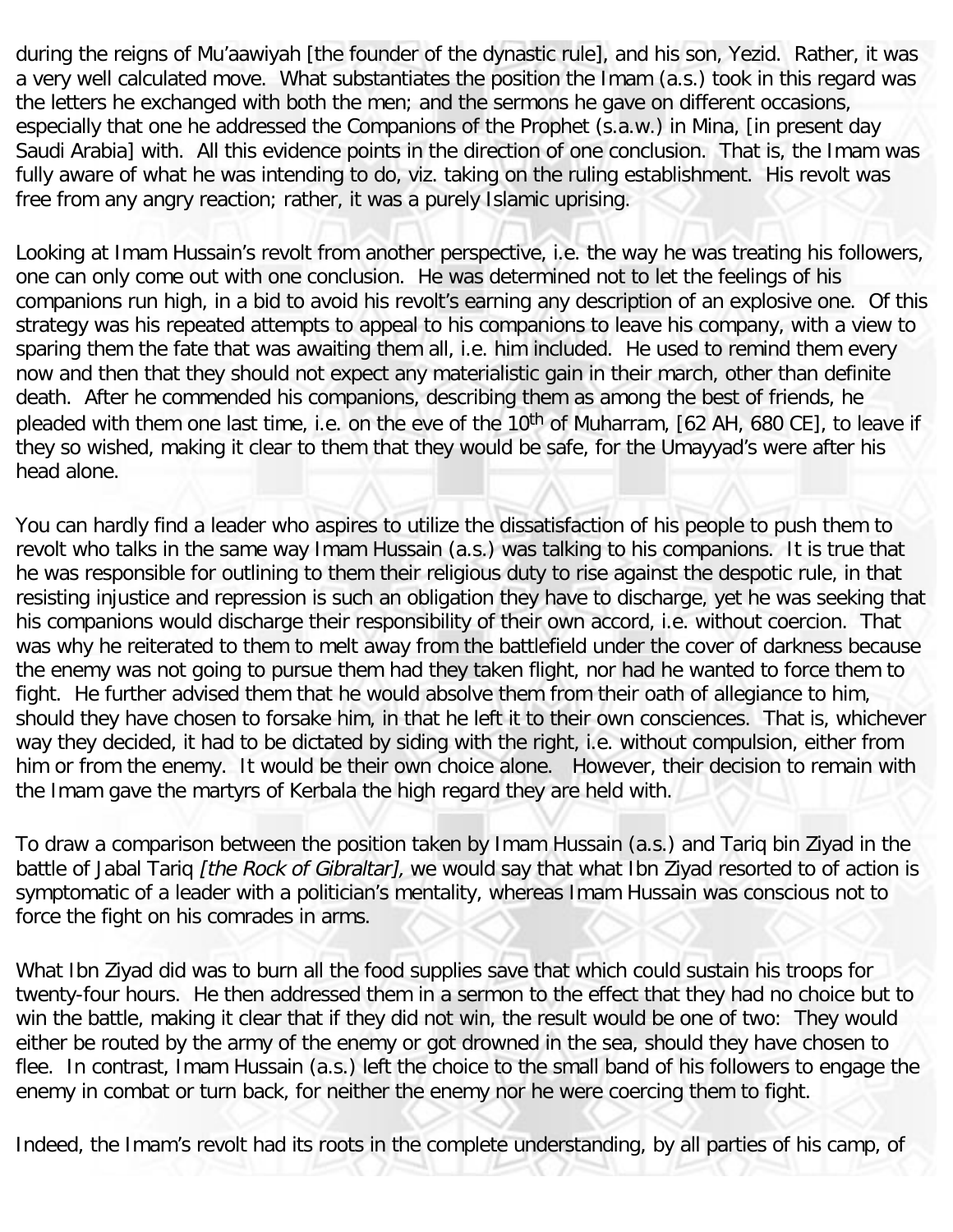its inevitability. Thus, it should not be described as though it were brought about by a disgruntled man. This responsible revolt had a multiplicity of factors, in that it was neither a single entity nor a single-aim movement.

Among the differences that exist between matters of the physical world and the social one is that in the material world minerals always demonstrate a single essence. For instance, you cannot find, as a raw material, gold and copper in a single entity. In contrast, in social phenomena, it is quite possible that a single phenomenon might demonstrate a variety of realities and essences. Man is such a wonder because he can boast several essences at the same time.

Jean-Paul Sartre, [1905 - 1980], the French existentialist philosopher and writer, maintained that the existence of man precedes his essence. He is right in this part of his statement. In addition to that, man could possess different semblances at the same time. For example, he could demonstrate a semblance of an angel, a pig, and a tiger.

['Existentialism' is a loose term for the reaction led by Kierkegaard, against the abstract rationalism of Hegel's philosophy. As against Hegel's conception of 'abstract consciousness' within which all oppositions are supposedly reconciled, Kierkegaard insisted on the irreducibility of the subjective, personal dimension of human life. He characterized this in terms of the perspective of the 'existing individual'. Kierkegaard rejected the claim that we can look forward to a time when the different interests and concerns of people can be satisfied through their comprehension within an all-embracing objective understanding of the universe.]

According to this, it can be said that social phenomena might exhibit multi-dimensional realities. Imam Hussain's revolt is such a multi-faceted event, not least because several factors were jointly at work to produce it. For example, there might erupt a revolt in reaction to a particular occurrence, i.e. under the spur of the moment. It might as well be a positive reaction to a certain trend and a negative one in the face of another trend. All these factors were present in Imam Hussain's revolt, hence the description, "a multi-character revolt".

Historically, the first factor in the Imam's uprising was the Umayyad's demand of him to swear allegiance to Yezid, [their second Caliph]. In a bid to secure the following of the generality of Muslims to his son, Yezid, Mu'aawiyah sent an emissary to Medina to secure the pledging of such allegiance from Imam Hussain (a.s.). In so doing, Mu'aawiyah had aimed to set a precedent for those rulers who would follow him to appoint their successors, turning the caliphate into a dynastic rule. It is noteworthy that insisting on securing the Imam's swearing of allegiance meant giving legitimacy to the caliphate. What was Imam Hussain's response to that demand? Naturally, it was turned down, not least because Hussain (a.s.) was the grandson of the Prophet (s.a.w.) and was widely known for his piety and scant regard for worldly pleasures.

Upon receiving the news of the Imam's rejection, the ruling establishment issued threats to him. His response was that he would rather die than endorse Yezid's succession to the caliphate. Up to that point in time, the Imam's reaction was of the passive type to an unlawful demand. In other words, a reaction based on piety and a reality stemming from the slogan, "There is no god but God", which makes it incumbent on the believer to say no to any illegitimate demand.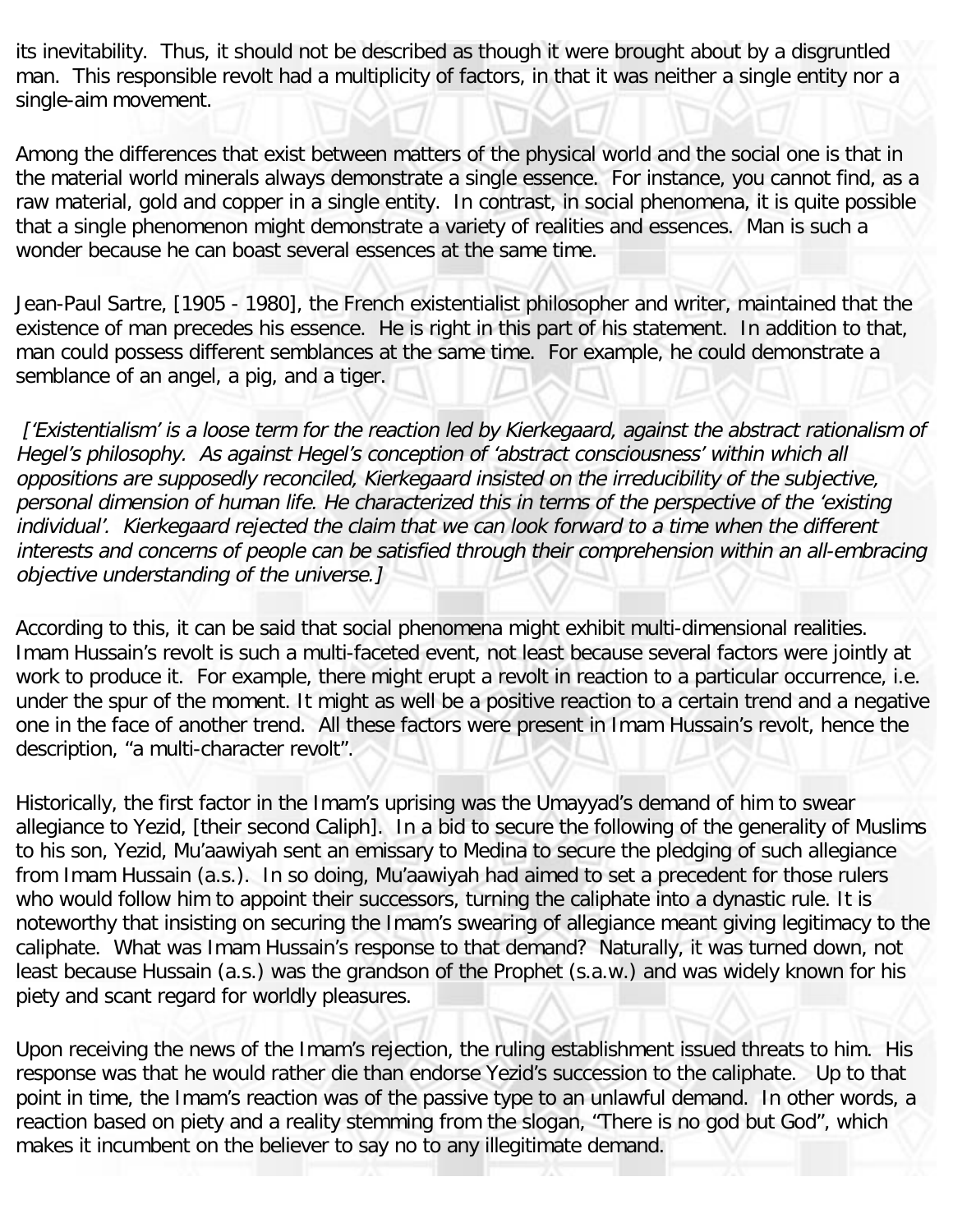That rejection was not the only reason for the Imam's revolt. There was another issue, which demonstrated the underlying principle of his revolt; it was a positive reaction. That is, after the demise of Mu'aawiyah, the people of Kufa, *[Iraq]* cast their memories some twenty years back, i.e. to the days of the caliphate of Imam Ali (a.s.). Despite the fact that many of Ali's disciples were liquidated by the Umayyad terror machine, such as Hijr bin Adi, Amr bin Hamq al-Khuza'ie, Rashid al-Hijri, and Maythem at-Tammar, just to render Medina bereft of the heavyweights among the companions of the Prophet, the people called to mind how Ali (a.s.) was the example of the true Muslim and his rule a just one. Thus, they convened in Kufa and agreed among themselves to reject the endorsement of Yezid as caliph, turning their attention to Imam Hussain (a.s.) with the offer to become their Islamic caliph. They wrote to the Imam to this effect, expressing their readiness to welcome him to re-establish the Islamic rule in Kufa. Some one hundred thousand people signed those letters. As a result, those people did not leave the Imam with any choice other than to accede to their request. That was the positive reaction. In conclusion, it can be safely said that the true nature of the Imam's movement was a legitimate one, in that a group of Muslims initiated the action and the Imam had to provide them with his positive response.

Upholding his religious obligation, the Imam had no choice but to announce his outright rejection to sanctioning Yezid's appointment *[by his father]* as Caliph, not least for raising his pure self above that blemish they wanted to stain him with. However, had he agreed to Abdullah bin Abbas's proposition to retire to the mountains of Yemen to escape the troops of Yezid, he would have secured his safety. On the other hand, he would have absolved himself from condoning the appointment of Yezid as Caliph. And yet, since the issue was one which related to the appeal to him by those hundred thousand people, he had no alternative but to agree to that appeal out of a religious obligation. That is, despite the fact that all the indications were telling him that the Kufans were not up to the task and that they were both inactive and apprehensive. Nevertheless, his sense of responsibility made it incumbent on him to respond to their call and thus provide the right answer to history. Had he chosen to ignore the plea of the Kufans, we would have stood today criticising him for "not doing so".

## **Imam Hussain's revolt, the causes**

<span id="page-6-0"></span>As we have already mentioned the invitation of the Kufans to Imam Hussain (a.s.) to come to Kufa and set up an Islamic government there represented the third side [of the triangle] of causes of his revolt. The request of the Umayyad's from the Imam that he endorsed Yezid's appointment to the office of the caliphate epitomized the "defensive strategy". However, as is known, the Imam consequently turned that request down, and set out to oppose the corrupt ruling establishment with all means at his disposal out of upholding the religious duty of "enjoining what is good and forbidding what is evil". This ingredient, for the third side of the triangle), should be dubbed "the attacking strategy" of the Imam's revolt.

Let us now dwell a while on those factors to examine which of them carried more weight than the others. It goes without saying that each of the three factors is different from the others in its cumulative value and importance to the revolt. That is, each of the contributory causes added, in its own right, a unique and significant dimension to the revolt. For example, the Imam's acceptance of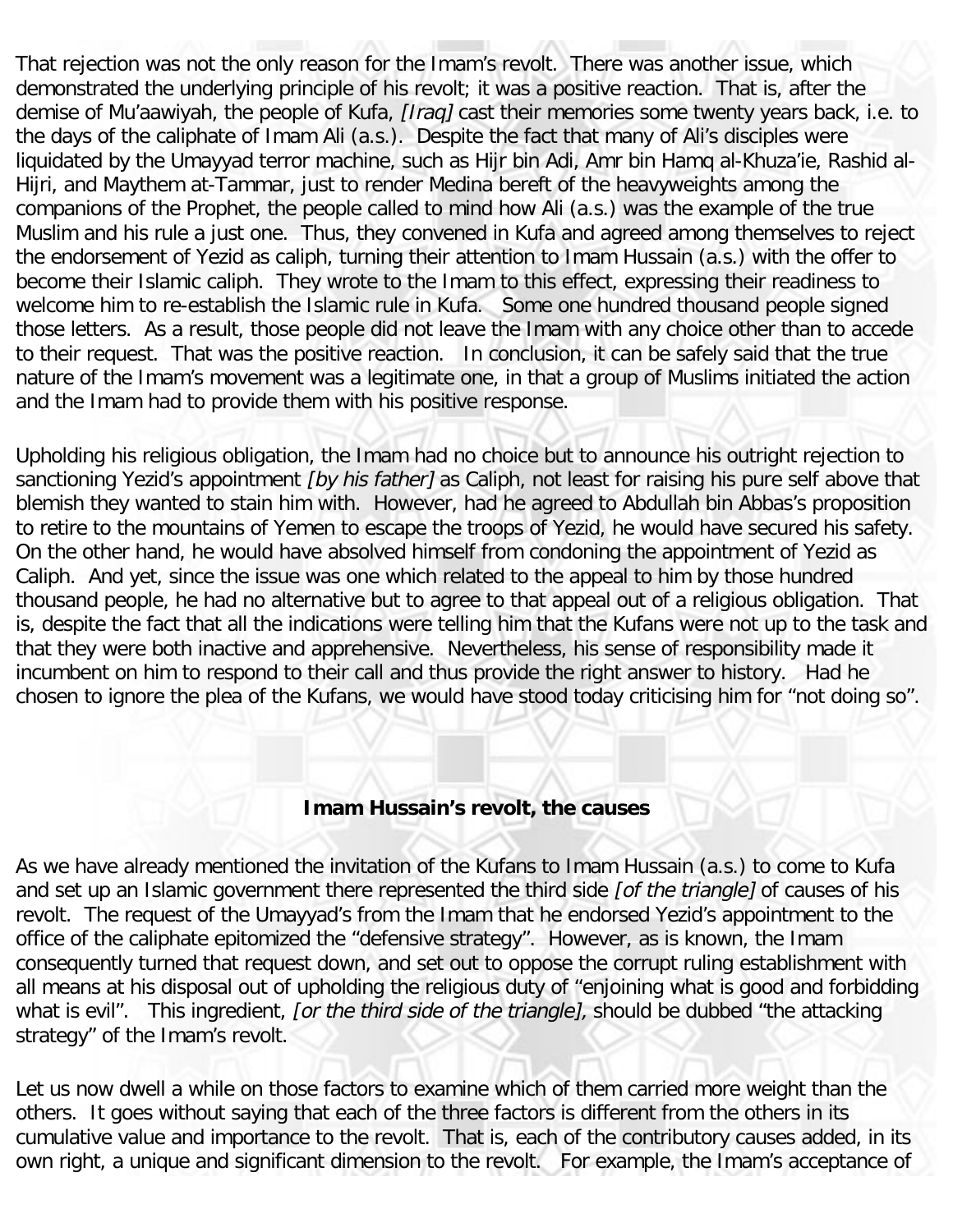the Kufans' invitation to go to Kufa is as significant as the other two factors, and yet in accordance with their importance and impact on the *[overall result]* of the revolt. Among the factors is that which enhances the significance of a certain [reformist] movement. Similarly, the leader of the movement can influence that particular factor, by way of raising its profile.

The human being, for instance, is well aware of many things that he attaches importance to. For example, his appearance could be regarded as an asset; his coveting jewellery could be deemed another valuable experience. There are as well other material and abstract things which man would wish to acquire as they are considered exhibits of beauty. And no doubt, power and high profile, especially divine positions, are viewed by man as sources of pride, splendour and value. Even the external material appearances, which denote these added values, confer on man an added value.

To illustrate this, take a person who has put on the special garb of the clergy. Although, in itself, the attire is not indicative of the godliness of the one who wore it, in that it is not a criterion by which one can measure erudition of the wearer, nor the level of his piety, yet it can be seen as giving such an impression to the person putting on such garb. Likewise, the person who wears such clothes could earn the respect and regard of others. By the same token, such attire becomes a source of pride for the person who is dressed up in it. The parable of this is the jewellery worn by women, in that how items of jewellery can adorn women and how the latter can derive satisfaction from and pride in wearing them.

The same comparison can be applied to revolutions, in that there may be factors that are capable of enhancing their richness and appeal. This is the result of the theoretical differences between one revolution and the other. Some are bereft of the moral dimension and characterized by bigotry, instead; others may be purely materialistic, giving them their distinctive features. And yet, if a revolution is characterized by the moral, human, and divine aspects, it should stand head and shoulders above all other revolutions.

Thus, all the three factors which contributed to the initiation of Imam Hussain's revolt,gave it the significance it boasts, especially the third factor. Sometimes, a particular person with a particular significance in a particular uprising could add a new value to it, i.e. a special added value and significance. In as much as a certain factor adds a new value to the value of the person, he in return gives a boost to this value. For example, the attire of a spiritual person (cleric) or a university professor could exude pride and aesthetic appearance to those who wear those uniforms. The opposite is also true, in that the person in those garbs is the source of pride and aestheticism due to their impeccable character, probity, and knowledge.

Sa'sa'a bin Sawhan was one of Imam Ali's companions and a renowned and consummate orator; he was commended by the famous man of letters, al-Jahidh. When he wanted to congratulate the Imam on his election to the office of Caliphate, he said something to the Imam that was different from what all the other people said, thus, "O Ali! You adorned the caliphate with splendour. You are the source of its pride. It granted you neither grandeur nor pride. The caliphate was in need of a person of your calibre, and yet you were not in need of its [allure]. I, therefore, congratulate the caliphate because your name has become synonymous with it; I do not applaud you because you have become the Caliph!"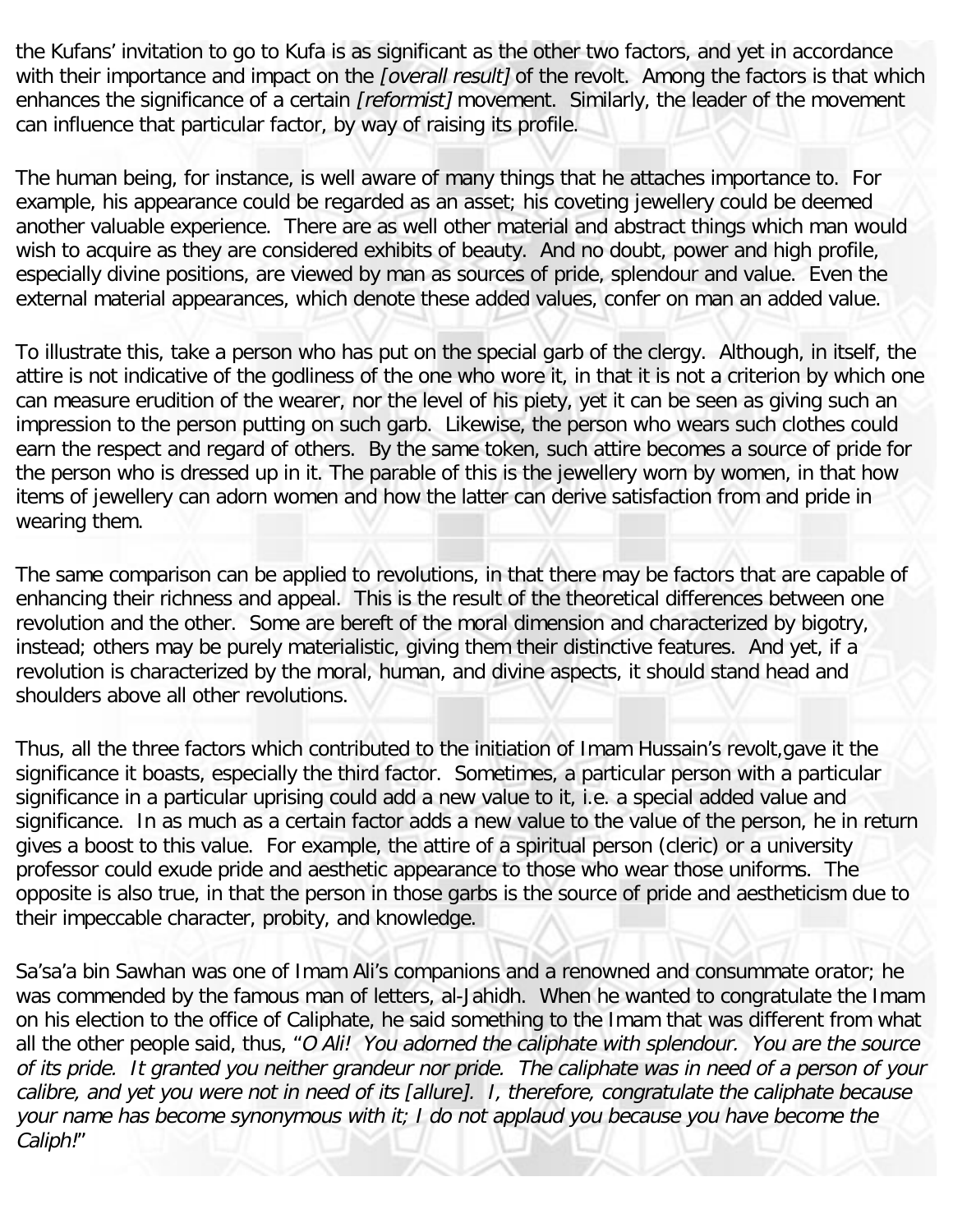As a result, it can be said that the factor of "enjoining what is good and forbidding what is evil" had given Imam Hussain's revolt an added significance. And by his, his family's and companions' ultimate sacrifice, the Imam has raised the profile of this institution. There are many people who might claim the upholding of this religious obligation. Imam Hussain (a.s.) demonstrated this on the ground, "I seek to enjoin what is good and forbid what is evil and follow the traditions of my grandfather and my father." This is the parable of Islam that might be a source of pride for many a man. And yet, there have been Muslims whom Islam holds dear and feels proud of. The various titles, which were earned by many luminaries, such as "Fakhrul Islam - the Pride of Islam", "Izzuddin - the Glory of Religion", and "Sharafuddin – the Honour of Religion", are indicative of this meaning. Abdu Thar, Ammar bin Yasir, [among the Companions of the Prophet (s.a.w.)], and Ibn Sina (Avicenna), [(980 – 1198 CE), the famous Muslim philosopher and physician], were brought up on the ideals of Islam and thus have become a source of pride for it. Islam, in return, feels proud of some of its sons, who had been moulded in its image, so much so that they have earned an international renown, not least because they have left their mark on the human civilization. The world cannot deny the contribution of Khawaja Nasiruddin at-Tusi, [(597 – 672 AH, 1201 – 1274 CE), the Muslim philosopher, vizier, and theologian], to the human civilization, because the credit goes to him for some discoveries relating to the moon.

So, it can be said that Imam Hussain bin Ali (a.s.) has indeed given the required momentum to the tradition of "enjoining what is good and forbidding what is evil". And when it is maintained that this institution raises the weight of Muslims, this does not come from a vacuum. The Holy Qur'an has stated this,

## "**You are the best of peoples evolved for mankind. Enjoining what is right, forbidding what is wrong, and believing in Allah.."** (3/110).

Just ponder the couching of this verse, especially with regard to the quality bestowed on "the best people". That is, it is merely by virtue of their upholding the religious duty of "enjoining what is right and forbidding what is wrong", they have earned that sublime praise. So, the worth of this umma (community) is in its upholding this obligation.

However, insofar as Imam Hussain's revolt is concerned, it is the Imam who has conferred that sublime honour on this obligation by the sacrifices he personally made, and those of his family and companions. However, it is not enough that we, Muslims, are not up to the responsibility of upholding this religious obligation, we are proving to be a liability to it. It is regrettable that people have paid much attention to not so important things, such as growing one's beard and prohibiting the wearing of gold [for men], and paid lip service to significant matters that should be upheld. In contrast, Imam Hussain (a.s.) revolted to keep the principle of "enjoining what is right and forbidding what is wrong" live in all spheres of life. He used to say that Yezid was the epitome of rejection and that he should be effaced from the world of Islam. He further affirmed that the Imam of Muslims must be the one who upholds the injunctions contained in the Book of God, [i.e. the Holy Qur'an], administer justice, and follow the true religion.

Imam Hussain sacrificed everything in the way of safeguarding this institution and enforcing it. The Imam gave a more sober meaning to death in this cause. It has become to imply grandeur and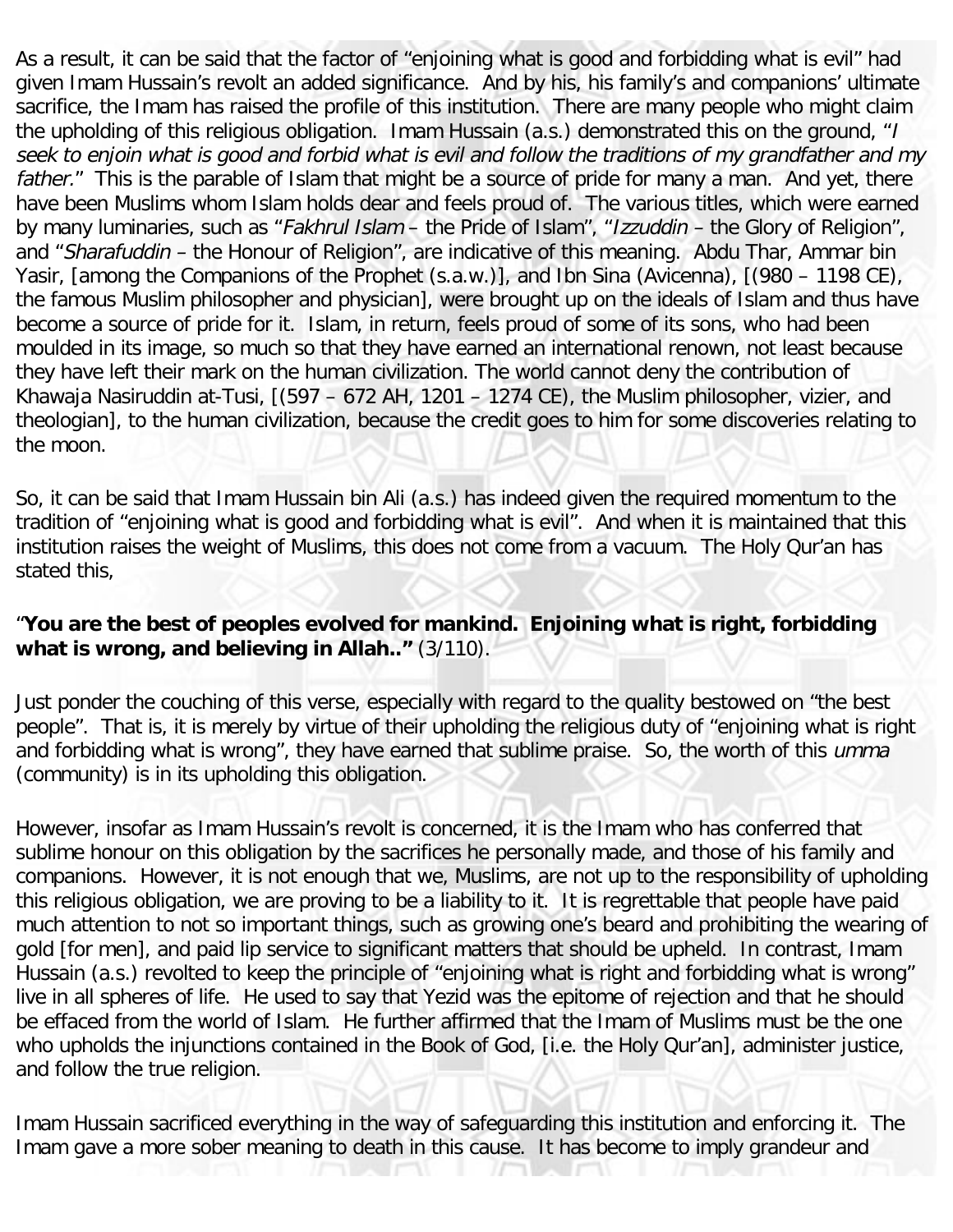honour. Since he set out on his journey from Medina to Kerbala, he was always talking about death in dignity and honour, i.e. the death in the cause of right, truth, and justice. Such a death is akin to a beautiful necklace that adorns the neck of a young woman. The Imam often recited a line of poetry en route in his fateful journey to Kerabala. The poem read something like this: Despite the fact that this life is sweet and beautiful, yet, the next life is sweeter and more beautiful. Since, in the end, man will leave behind, after death, all his worldly possessions, the good comes out of giving away one's wealth in good causes, instead of hoarding it. By the same token, since the human body would turn to dust after death, why should not man die a sweet and honourable death? Thus, dying with the sword in the cause of God is much greater and lovelier.

On the other side of the equation, the example of Abu Salama al-Khallal, who used to be dubbed "the Minister of the Household of Mohammad" in the court of the Abbasid Caliph, serves the reverse of the above-mentioned honourable death. His story goes like this: When he fell out of favour with the Abbasid Caliph, an incident which he later paid with his life for, he wrote two letters, one to Imam Ja'far as-Sadiq (a.s.) and the other to Mohammad bin Abdullah al-Mahdh, offering them his services and those of Abu Muslim, *[i.e. intending to stage a palace coup]*. This was his message to them: Should you be prepared for this, *[i.e. taking over the caliphate]*, and accept our offer, we will kill those, [i.e. the Abbasid rulers].

The immediate impression the contents of this letter gives is that the writer is disloyal because he addressed his letter to two different people, but only when his relationship with his masters turned sour.

As soon as Imam as-Sadiq received the letter and read it, he burned it before the eyes of the emissary who carried it to him. When the messenger asked the Imam as to his reply, the Imam informed him that he had nothing to add to what the messenger had just seen, [i.e. of burning the letter].

The Abbasid killed Abu Salama before he could meet with his messenger. Some people seem to raise the objection as why the Imam did not respond positively to the invitation of Abu Salama who called on him to rise to assume power with his help. That is, while the intension of Abu Salama was known; he was not sincere in his appeal as he wrote his letter immediately after he had fallen out favour with the Abbasid Caliph, who was sure that he could not be trusted any more. Thus, he met his violent death soon after.

Nevertheless, if Imam Hussain (a.s.) turned a blind eye to all those letters he had received from the Kufans, inviting him to go to them and set up an Islamic government there, he would have never escaped similar criticism. In Imam Hussain's case, he responded positively to the Kufans' appeals when he realized that they were genuine in their call for him to come to them. Thus, it became incumbent on him to respond.

Let us examine which of the following two matters came first and consequently had precedence over the other. Did the Imam's rejection of the Umayyad's call to him to endorse Yezid as Caliph come first, i.e. prior to the Kufans' invitation to him to come to Kufa and form an Islamic government? It goes without saying that the former came first for demanding Imam Hussain's swearing of allegiance to Yezid was made immediately after the demise of his father, Mu'aawiyah.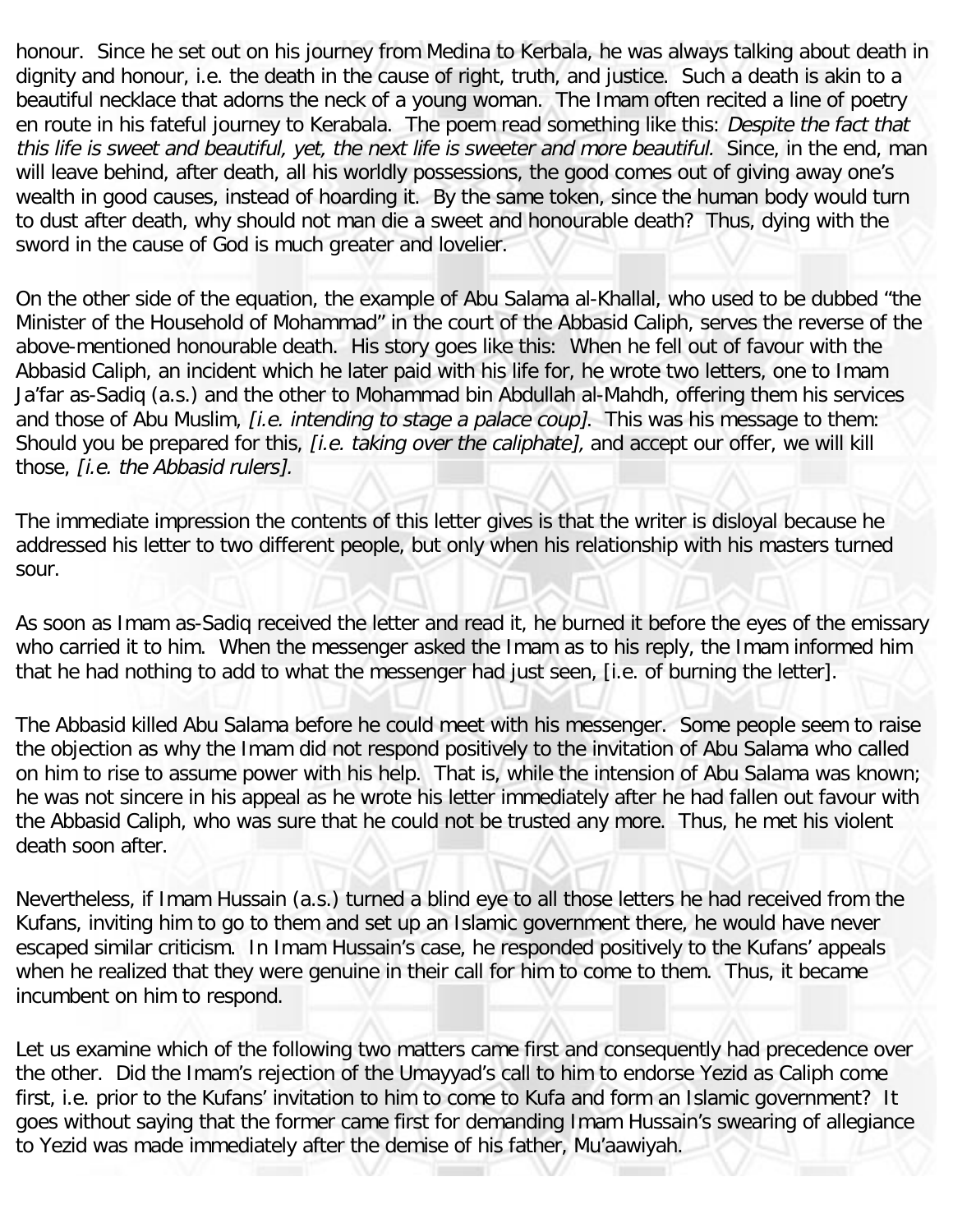The messenger, who brought the news of Mu'aawiyah's death to the governor of Medina, brought with him a letter containing a demand that Imam Hussain, and some other personalities, endorsed the succession of Yezid to the caliphate. It is quite probable that the Kufans did not know then of the news of the demise of Muaawiyah. Historical events lend support to this theory. That is, many days had elapsed on Imam Hussain's rejection of the demand from him to swear allegiance to Yazid before he was forced under pressure to leave Medina and embark on his opposition movement there and then, i.e. 27<sup>th</sup> Rajab on the way to Mecca, [in a sort of self-imposed exile]. He arrived in Mecca on 3rd Sha'ban. He received the letters from the Kufans on 15<sup>th</sup> Ramadhan. [In the Islamic Hijri Calendar, those three months run consecutively, thus, Rajab, Sha'ban, and Ramadha.]. That is, a month and a half after the Umayyad's made their intention of demanding the Imam to swear allegiance known, and his subsequent flat rejection of the demand. Imam Hussain stayed in Mecca for forty days. Accordingly, he did not reject the Umayyad's call for him to endorse Yezid as Caliph because of the Kufans' appeals to him to head to Kufa to form the next Islamic government. He made his position manifestly known that he would not give in to Yezid, even if not a foothold in the entire globe was left for him. This is the second reason for the rising of al-Hussain (a.s.).

The third pillar of the Imam's rising is the upholding of the Islamic duty of "enjoining what is good and forbidding what is evil". The Imam (a.s.) started his dissident movement from Medina determined to shoulder the responsibility of this duty. However, even if he was not asked to pay allegiance to Yezid and there was no invitation for him to go to Kufa to set up a rival caliphate there, he was resolved that it was his duty to uphold that tradition, not least because corruption was about to take a stranglehold over the Islamic world then.

To recap, in each one of the three aspects of his revolt, the Imam (a.s.) had had a particular issue to address and a duty to discharge. As regards the first aspect, it was his decision to refuse the Umayyad's demand to endorse Yezid's succession to the caliphate. Regarding the second facet, he responded positively to the appeal of the Kufans for him to set up a rival caliphate in Kufa. In relation to the third aspect, he took the necessary action to take on the corrupt ruling establishment. Thus, he can be safely branded a revolutionary. So, when we dub Imam Hussain's revolt as multifaceted, this is clearly manifested in the required positions he took vis-à-vis the three different issues. For example, the Imam's duty towards pledging allegiance to Yezid was downright rejection; and should he have agreed to the proposition of Ibn Abbas to choose a self-imposed exile in the mountains of Yemen, such rejection would have materialized. Thus, his was a personal decision, i.e. it was not incumbent on him to ask others to team up with him on this point. As for the Kufans' appeal, there was no choice left for him but to respond to it, so long as they remained faithful to their word. If they broke it, the Imam would be absolved from any undertaking, as the issue of caliphate, [and who the caliph should be], would be no more, i.e. it would cease to remain a religious duty.

Yet, why did the Imam continue on that path? This is indicative of the fact that his religious obligation was not confined to the contentious issue of caliphate. The Kufans' appeal proved to be a blip, as the news of the killing of Muslim bin Aqeel, his cousin and emissary to the Kufans, reached him while en route to Kufa, Iraq. Another development was that the Imam met before his arrival al-Hur bin Yezid ar-Riyahi, [during which it was revealed that the Kufans had changed their mind and no longer supported him in his bid to become caliph with their help]. So, with the Kufans' appeal falling through, the Imam had become free from any obligation. To make it absolutely plain to them, he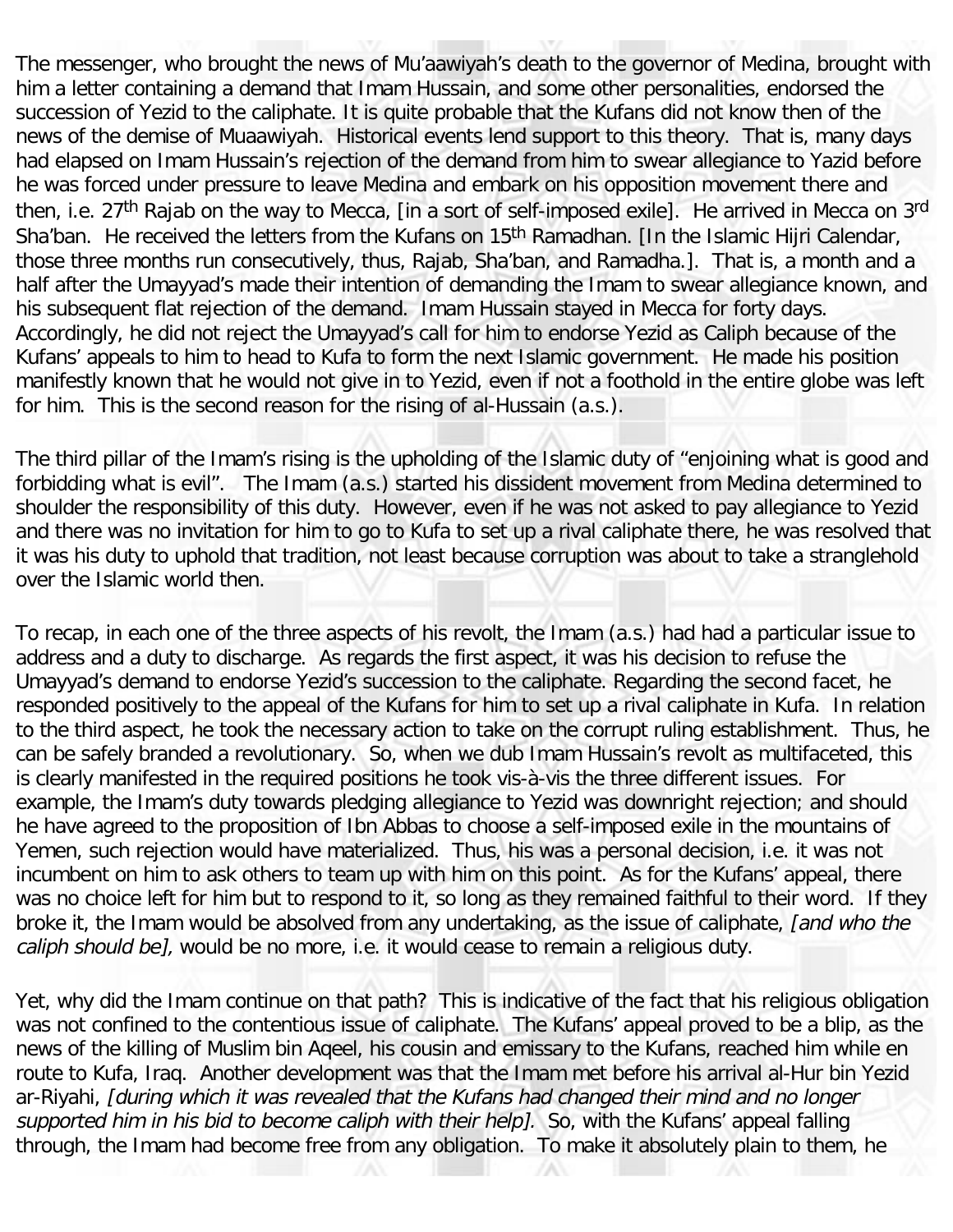reminded them that he would return from where he came, in that he came to them in response to their appeal. This, though, did not mean that he had changed his mind regarding the caliphate of Yezid, which he still was adamant that he did not approve of. As far as he was concerned, his position of not recognizing Yezid as caliph was irreversible, hence the reference to not giving in to the ruling establishment's demand, even if all routes were closed in his face. What other options did he have? The answer is his upholding the principle of "enjoining what is right and forbidding what is wrong".

Among the mistakes the author of the book, "Ash-Shaheedul Khalid – The Immortal Martyr" did was that he over-exaggerated the factor of the "Kufans' invitation", so much so that he has given the impression that it was the overriding stimulant for Imam Hussain's revolt. In fact, this factor was not the most important; rather, it was the least important among the contributory factors that led to the Imam's revolt. Even if we assume that it was the principal cause of the revolt, the Imam, after knowing that the Kufans did not keep their word, could have resigned to the fact that there was no point in carrying on with his plans, contemplating swearing allegiance to Yezid and abandoning his bid to uphold the principle of "enjoining what is right and forbidding what is wrong". The opposite was precisely what had happened, in that the fieriest sermons by the Imam were those given in the aftermath of the fall of Kufa to the Umayyad's. In that, there was a clear message that he was acting in accordance with the obligation of "enjoining what is right and forbidding what is wrong", and that he was under no illusions that that was his prime motive for launching his revolt. For his part, it was an action of a revolutionary against the ruling establishment of that time.

On his way to Iraq, he met by chance two men coming from the direction of Kufa. He asked them to stop in order to have a conversation with them. The moment they knew it was al-Hussain (a.s.), they took a detour and disappeared, to avoid talking to him. Meanwhile, a man among the Imam's companions, who happened to have met the two men, arrived at the scene. He broke to the Imam the news of the killing of Muslim bin Aqeel and Hani bin Irwah, having received it from the two men he had met earlier. It was through the same men, although indirectly, that the Imam knew of the fall of Kufa to the Umayyad's. His companion also informed al-Hussain that the two men felt ashamed to let the Imam know of the distressing news, especially the report about dragging the headless corpse of Muslim in the streets of Kufa. Upon hearing the news, the Imam's eyes became filled with tears, reciting this Qur'anic verse,

## **"Among the Believers are men who have been true to their covenant with God: of them some have completed their vow (to the extreme), and some (still) wait: but they have never changed (their determination) in the least."** (33/23).

The Imam (a.s.) wanted to prove to the people that he did not come for Kufa alone. So, if that province fell to the enemy, it would not change anything. He did not launch his movement in response to the Kufans' appeal per se. That appeal was among the factors that made him march to Iraq. Imam Hussain made it very clear that he saw himself responsible for discharging a more important duty. So, if Muslim bin Aqeel got martyred, he would have honoured his covenant and passed away in the line of duty. Thus, the Imam must continue treading the same path he had mapped out for his movement.

Since the Imam had decided to take an attacking position against the Umayyad rule, and marched on that revolutionary path, his rationale for doing so was different from a person who was in a defensive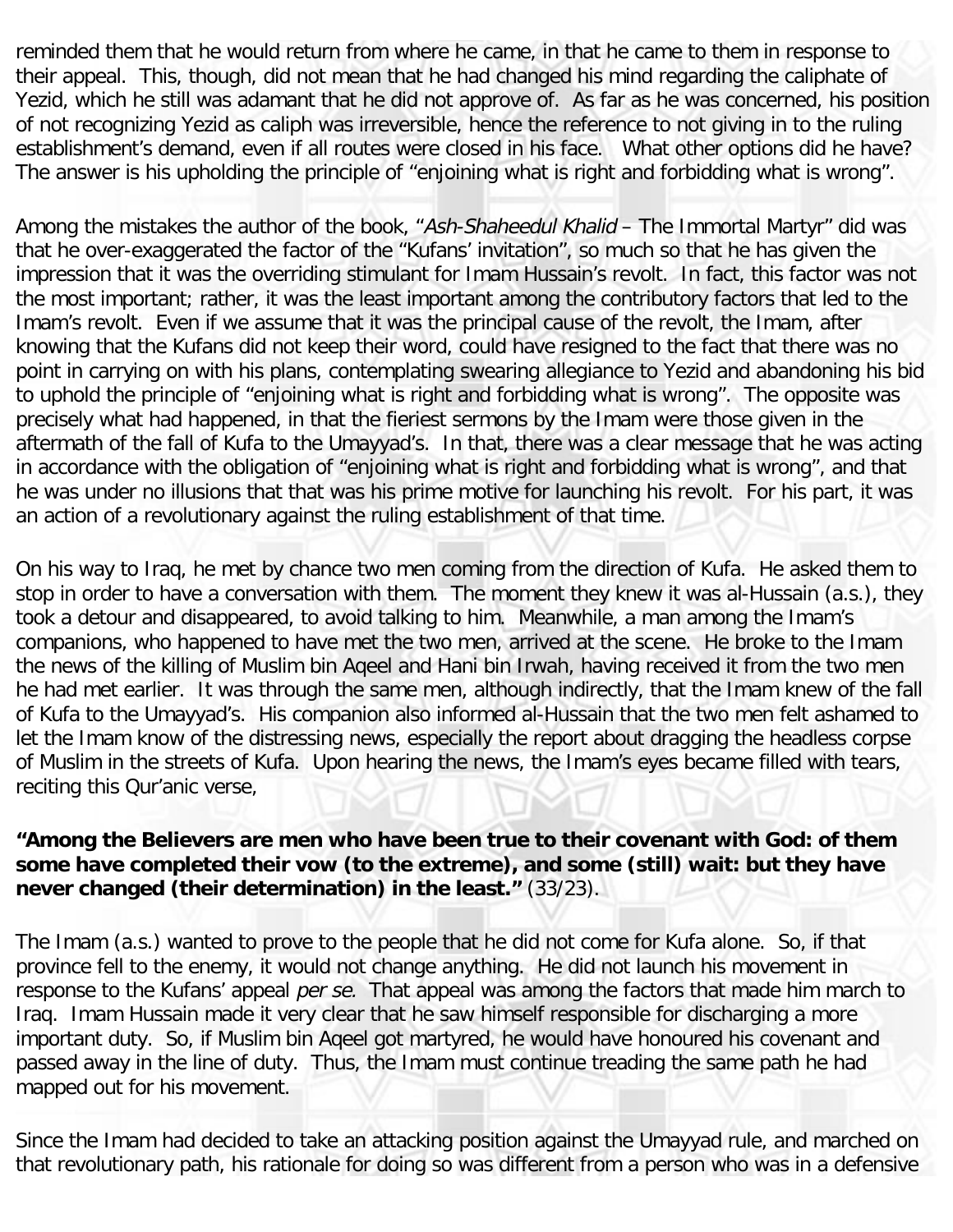position or that of an acquiescent one. The position of a person who is repelling an attacker, who has, for example, come to rob him of his possessions, would be getting what was stolen from him and protect it. The person who is intent on taking on his rival is in a different league; he would not accept anything other than annihilating the enemy, and achieving his goal, even if they got killed in the process. Imam Hussain's drive was that of upholding "enjoining what is right and forbidding what is wrong." It was the mindset of a martyr and the path he decided to walk on.

He who wants his appeal to reach his community advocates the logic of the martyr. This appeal bears a signature made with his blood. Examples of people who wanted their message to reach others abound. In many a place all over the world, we come across relics of bygone personalities who wanted their exploits to be remembered, so much so that some of them had such accomplishments written as epitaph on their gravestones. Hundreds of years later such relics are excavated and displayed in museums to be kept as heritage for future generations. In contrast, Imam Hussain (a.s.) wrote down with his own blood his epic on the airwaves of everlasting frequencies. His message is stamped on people's hearts because it was laced with blood, thus leaving an indelible mark there. The hearts of millions of people, be they Arab or non-Arab, who understood the message of the Imam, are conscious of the sincerity of his message, especially when he recited, "I look upon death as felicity and regard life in the shadows of the oppressors as nothing but unhappiness." That is, living in indignity in the doldrums of injustice and repression, and barely surviving is not the type of life a free man would want to live. Thus, "better die with honour than live in shame" was his motto, i.e. that of martyrs.

Imam Hussain (a.s.) chose the position from which he would attack the regime; his rationale was that of a person racing to martyrdom. From the inhospitable terrain of Kerbala, Iraq, he wanted the whole world to know his rejection of the ruler of his days, [who was not fit to rule]. He did not have the tools to write his call, and yet his message transcended the barriers of time, place, and race to rest in the hearts and minds of people. As is customary each and every year, come Muharram and there the light of Imam Hussain shines on us like beams of light emanating from the sun. His message is heard loud and clear, "The similitude of the inevitability of man's death is that of necklace worn by a young woman. I therefore yearn to have reunion with my predecessors in the same way Jacob was yearning to be reunited with [his son] Joseph", and this glaring statement, "The bastard and the son of a bastard has left us but two choices, either resorting to the sword or capitulating. How preposterous! Humiliation is not our cup of tea! Allah shall never let this happen to us; so shall His Messenger, the believers, chaste and pure laps and proud souls. For the sake of these ideals we would rather die in honour and not give in to the ignoble." There is a reference in this sermon to Ibn Ziyad, who had offered the Imam one of two choices, either the sword or ignominious surrender.

That was the message the Imam wanted to live on through time and generations. That is, neither God nor His Messenger and the believers would let a pious believer experience the bitter taste of disgrace. The generations and believers would come to know about the resistance of the Imam when no one would accept the notion of the Imam's surrendering to the enemy. It was inconceivable that a person, such as the Imam, who was purebred, under the wing of Fatima, the Prophet's daughter, could give in to indignity.

When he left Medina, armed with his refusal to endorse Yezid's succession to the caliphate as a reason for his attack on the repressive regime, he wrote a will and left it with his brother Mohammad bin al